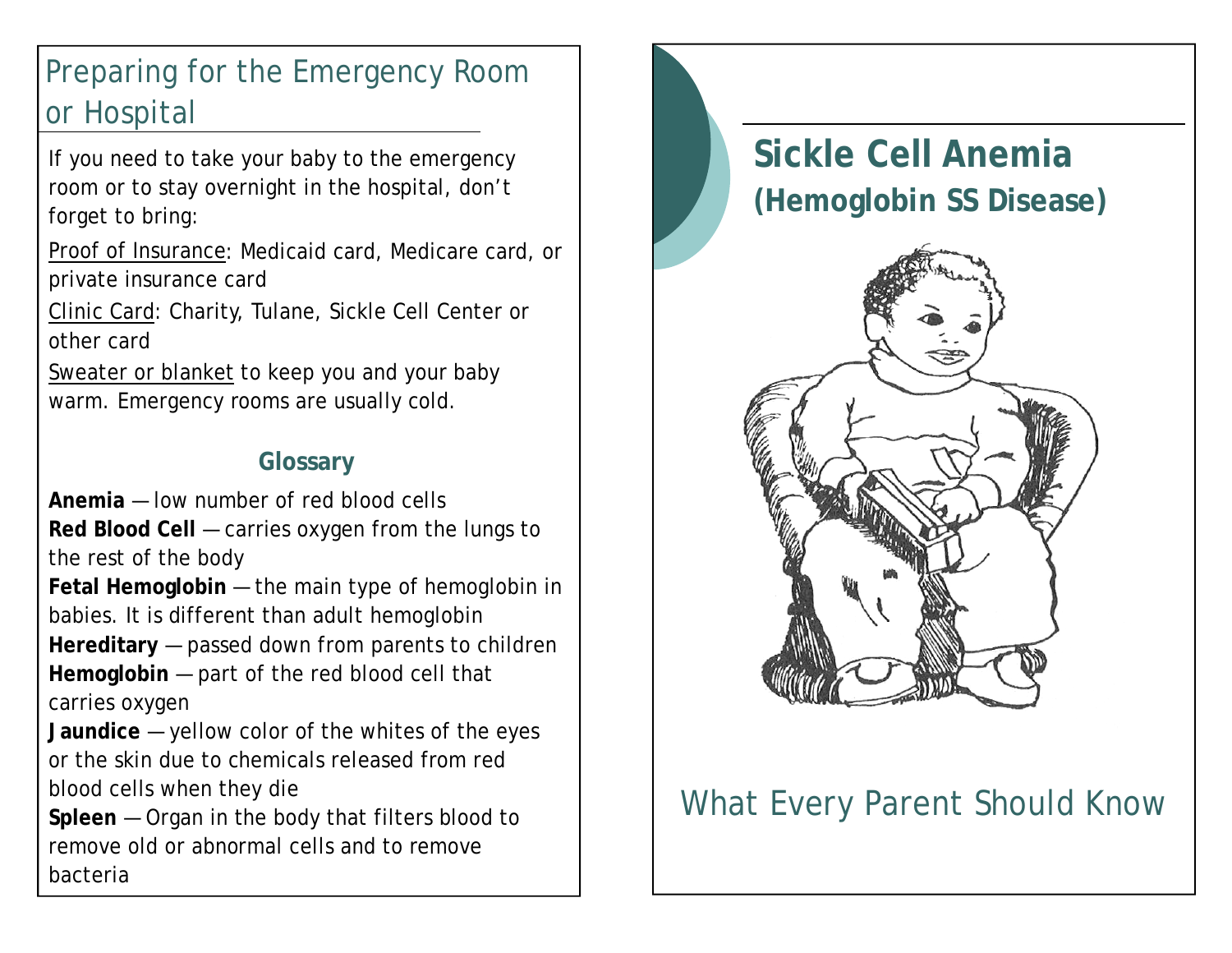**R**ed Blood Cells bring oxygen from the air we breathe to all parts of our body. They are usually round and flexible.





NORMAL RED BLOOD CELL

SICKLE RED BLOOD CELL

# What is Sickle Cell Anemia?

In sickle cell anemia red blood cells can lose their shape and become stiff. The sickle cells do not live as long as regular red blood cells and they can clog up blood vessels.



### Calling the Doctor

It is important to establish a relationship with your doctor and nurse so that you can get to know and trust each other. This relationship will make it easier for the doctor to take care of your baby.

When you call the doctor, he or she will need to know …

1. Is there a fever? How high is it? You **Must** keep a thermometer at home and learn how to read it so you can give your doctor the exact temperature readings.



2. Did you give your baby any medicine? If yes, what kind? How much? And when was the last dose?

3. Is the baby eating and drinking? It is important for people with sickle cell anemia to drink lots of fluids. Pay close attention to how much fluid the baby is drinking and let your doctor or nurse know if the baby is not drinking.

4. Is the baby vomiting?

5. Is the baby in pain? Where is the pain? Did you give the baby any pain medicine?

6. Does your baby have any of the symptoms listed before in this pamphlet?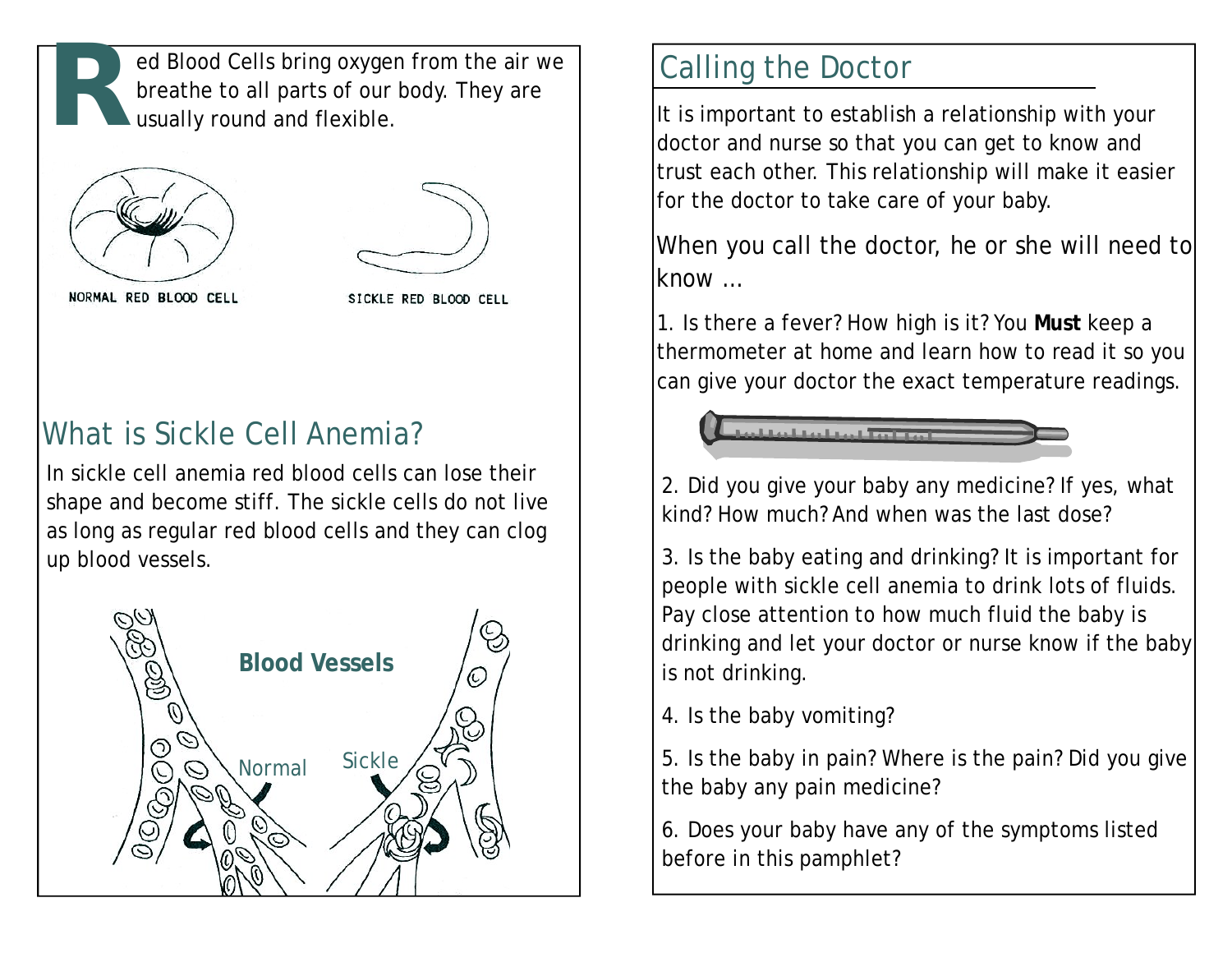#### More Warning Signs

Low energy: Your baby will have a low blood count (anemia) because sickle cells don't live as long as normal red blood cells. Usually this is nothing to worry about. The baby's body will adjust to the low blood count. But if the baby appears listless, **call your doctor right away**. It could be a sign of the anemia getting worse.

Yellow eyes or Orange skin: When red blood cells die, they release chemicals into the blood. Because sickle cells die faster than normal, there are more of these chemicals around. They can cause the whites of your baby's eyes to look yellow and her skin to look orange. This is called *Jaundice*. **Call your baby's doctor** if the yellow color becomes stronger than usual.

Strokes can occur in some people with sickle cell anemia as early as 10 months old. Unusual drooling, a twisted or hanging mouth, having a hard time moving arms or legs, and dragging the legs can all be signs of stroke. **Go to the emergency room immediately. Have them call your baby's doctor.**

Skin Problems: Breaks in the skin can cause serious problems in babies with sickle cell anemia. Sores, cuts and bug bites should be cleaned and treated with a mild antiseptic like rubbing alcohol. If the area does not heal or starts to get red or swollen, **call the baby's doctor or nurse.**

### How did my baby get Sickle Cell Anemia?

Sickle cell anemia is inherited from both parents. Just like hair color and eye color, it is passed down from the mother and father through their genes. Genes are the bits of information inside the father's sperm and the mother's egg that form a blueprint for a new life.

Genes come in pairs: for each characteristic there is one gene from the mother and one from the father. One pair of genes determines the type of hemoglobin. Most people have the normal hemoglobin call hemoglobin **A**. Some people get a changed hemoglobin like hemoglobin **S**.



or she inherited one gene for hemoglobin **S** from each parent. The baby did not get the normal **A** gene.